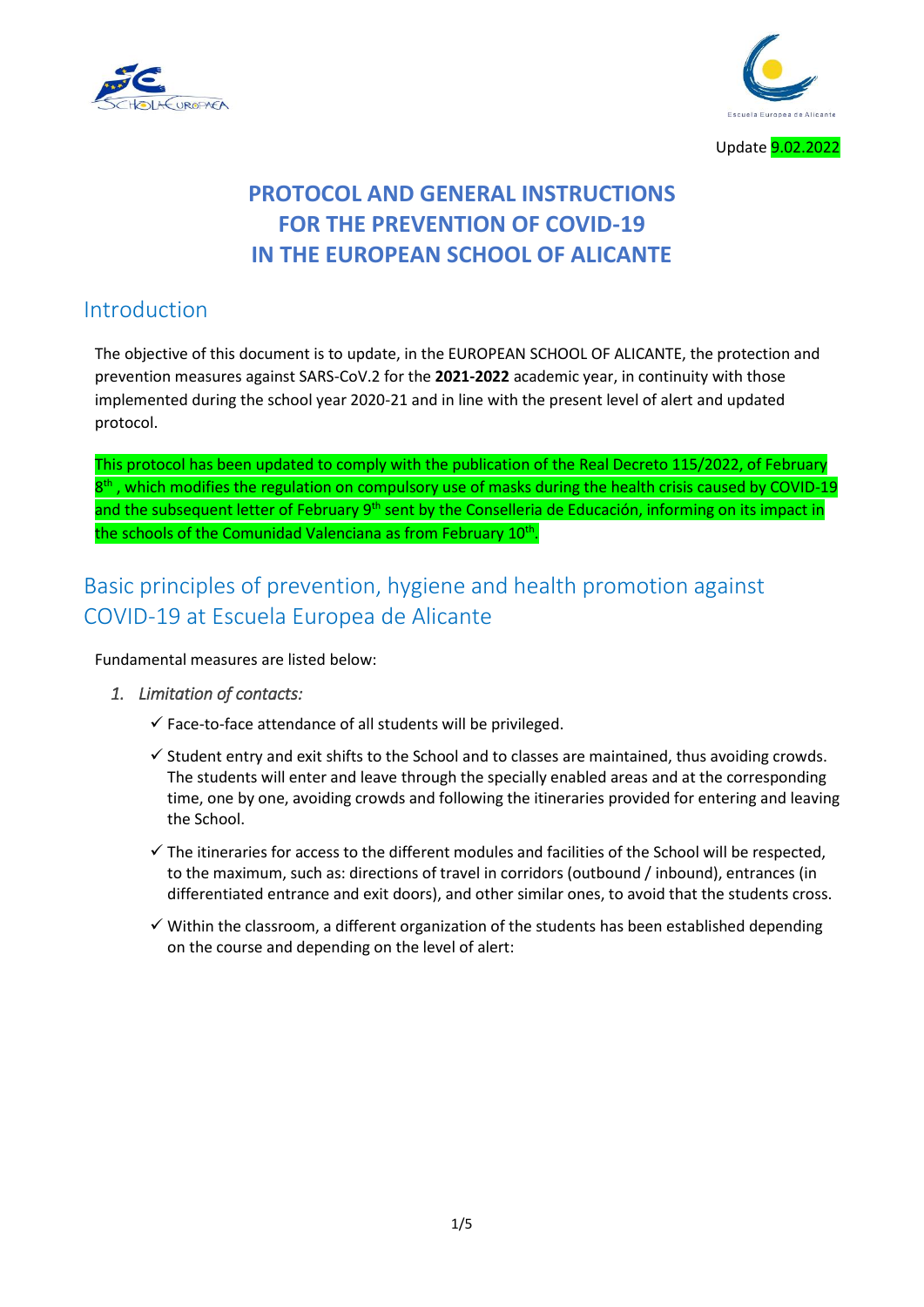



- **Early Education and Primary:** Stable groups of students will be established, according the internal rules of the European School System, who together with the tutor would form Stable Coexistence Groups whose members can socialize and play with each other without having to maintain interpersonal distance strictly. These stable coexistence groups should avoid interaction with other groups in the educational center, limiting the number of contacts as much as possible, which would not make it necessary to keep the interpersonal distance of 1.5 meters. This alternative will also make it possible to trace contacts faster and easier if any case arises.
- **Secondary:** A minimum personal distance of 1.2 meters will be maintained, except in alert levels 3 and 4 in which the distance will be increased to 1.5 meters.
- $\checkmark$  Communication with families by telephone, mail, messages or ordinary mail will be given priority and telematics procedures will be facilitated. Families may enter the school building if the management team so consider it, always complying with the prevention and hygiene measures and, in no case, if they present any symptoms compatible with COVID-19.

#### *2. Personal prevention measures:*

- $\checkmark$  Students should wash their hands frequently with soap and water for 40 seconds or with a disinfectant or hydro-alcoholic gel for 20 seconds. For this, the School made available adequate products. As far as possible, all the enabled classrooms, as well as the concierge, secretary, used spaces of the school and toilets, will have soap, disposable paper, hydro-alcoholic gels and wastebaskets, mostly of bucket with pedal opening and always accompanied by posters of the instructions to follow for proper hand washing. A person in charge of the supervision of the hygiene elements will be designated.
- $\checkmark$  Avoid touching your eyes, nose, mouth, or mask.
- $\checkmark$  When coughing or sneezing, do not remove the mask and cover your mouth and nose with the bend of the elbow.
- $\checkmark$  The use of the mask is mandatory from the first year of primary school, in all enclosed spaces, regardless of the maintenance of interpersonal distance or belonging to a stable coexistence group, without prejudice to the exemptions provided for in the legal frame.
- $\checkmark$  The use of the mask will be mandatory for all teachers, in all enclosed spaces, regardless of the maintenance of interpersonal distance.
- $\checkmark$  It is not compulsory for pupils to wear a mask when in the playground.
- $\checkmark$  When outdoor events or celebrations held in the school, the use of mask is compulsory if the persons attending are standing up. If they are seated, the use of mask is mandatory when it is not possible to maintain the safety distance of at least 1.5 meters between persons.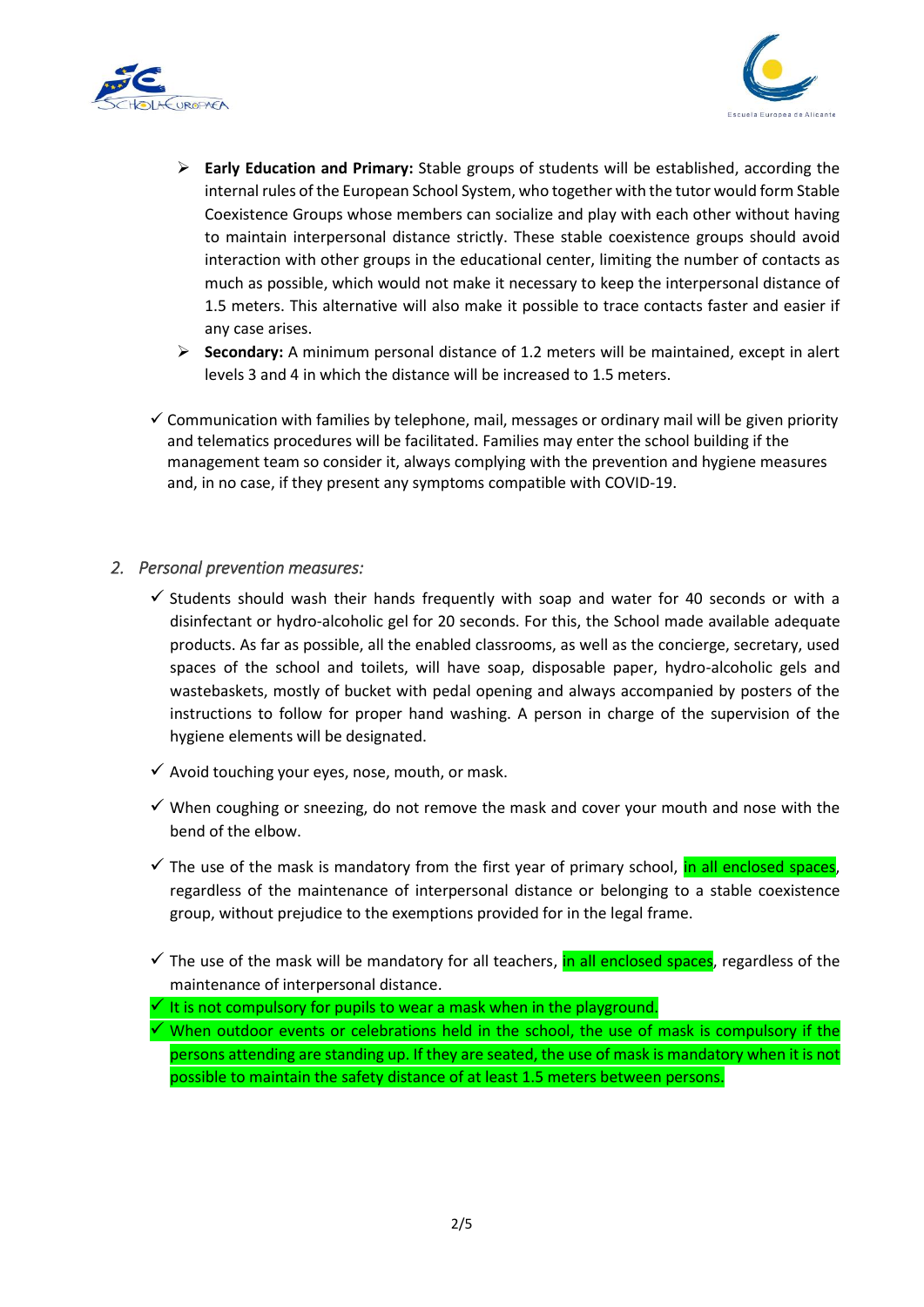



 $\checkmark$  The mask indicated for the healthy population, whenever possible reusable, will possibly be the type complying with the essential requirements established in article 5.1 of the CSM Order/115/20219 (UNE 0064-1: 2020, UNE 0064-2: 2020, UNE 0065: 2020 or UNECWA 17553: 2020).

 Use of masks during the PE class remains compulsory, *except when the lessons will be given outdoor and the following conditions will be met:*

- During high intensity exercises, as long as the **safety distance** could be guaranteed at all times;
- During games where the **safety distance** can be guaranteed at all times;
- When the teacher will detect that a pupil is having difficulty to breath: he/she will be then **separated from the group** and will be offered the possibility to take off the mask for as long as the teacher will consider it appropriate.

## **The possibility to take off masks can, anyway, only be given by the PE teachers responsible for the course.**

- $\checkmark$  The mask indicated for the healthy population, whenever possible reusable, will possibly be the type complying with the essential requirements established in article 5.1 of the CSM Order/115/20219 (UNE 0064-1: 2020, UNE 0064-2: 2020, UNE 0065: 2020 or UNECWA 17553: 2020).
- $\checkmark$  Compliance with these measures in the School will be favored with health education strategies by tutors and the occupational risk prevention service, and the provision of child-friendly posters and signage that facilitate compliance with the measures. Daily time will be dedicated by the teachers to remembering hygiene and cleaning guidelines. Likewise, the School has put posters on hand hygiene, respiratory etiquette and minimum safety distance to be maintained throughout the School, located in a strategic and visible way for the information of all school population.

### *3. Cleaning, disinfection and ventilation of the School:*

- $\checkmark$  Cleaning and disinfection measures have been intensified in the School by a specialized company and in accordance with the protocol agreed upon with it, which includes cleaning and disinfection of the facilities at least once a day, reinforcing it in those spaces that need it depending on the intensity of use, such as bathrooms and surfaces of greater use.
- $\checkmark$  As far as possible, the tables and desks will be kept free of papers or other objects to facilitate their daily cleaning.
- $\checkmark$  The cleaning of the air filters has been reinforced and the ventilation of the air conditioning systems has been increased. The use of fans is not recommended.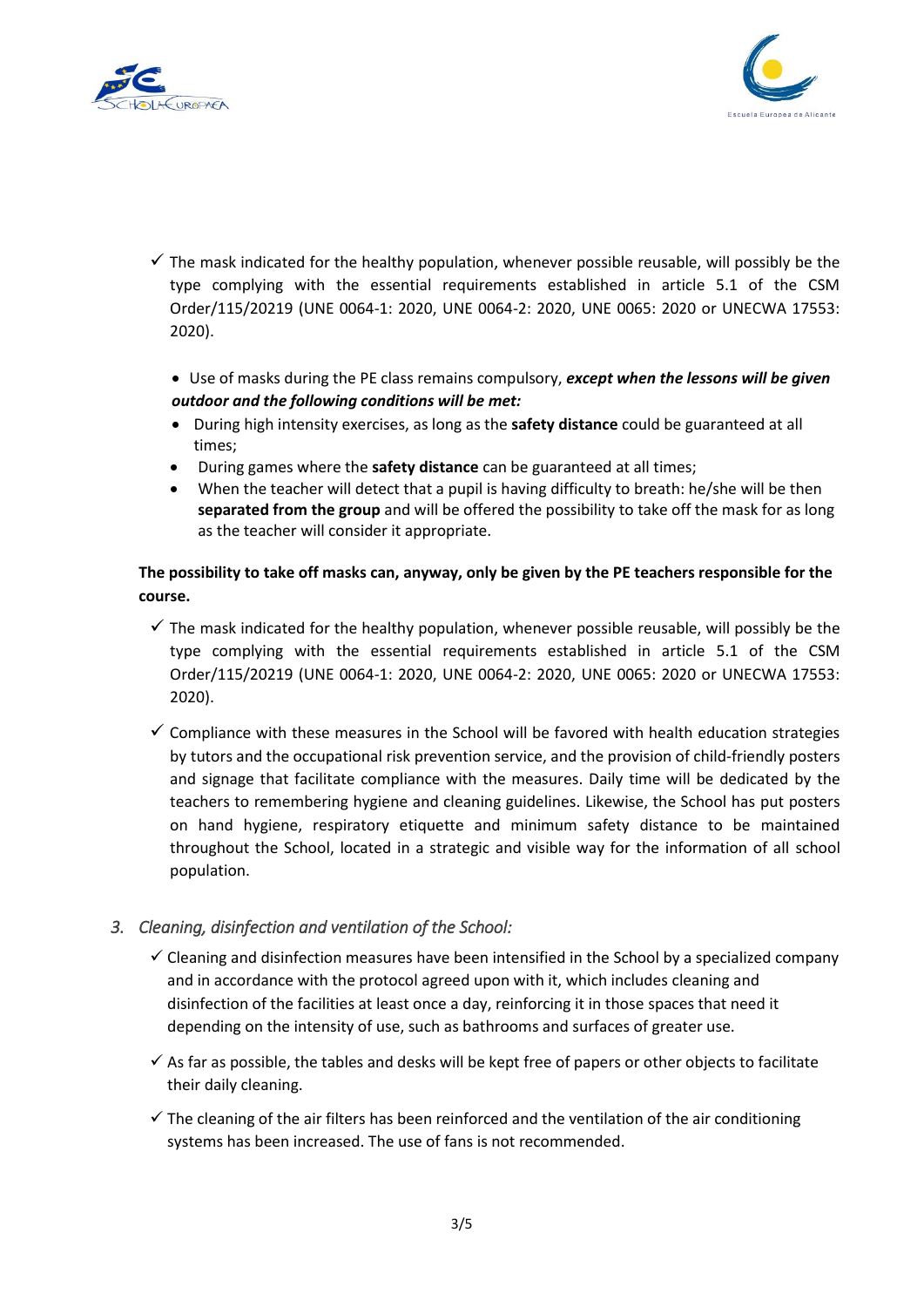



- $\checkmark$  Natural ventilation is the preferred option. Cross ventilation is recommended, if possible permanently, with opening doors and / or windows opposite or at least on different sides of the room, to promote air circulation and ensure efficient sweeping throughout the space. It is more advisable to distribute the opening points of doors and windows than to concentrate the opening in a single point. The facilities of the center must be ventilated frequently, if possible permanently, or at least 15 minutes at the beginning and at the end of the day, during recess, and whenever possible between classes, also guaranteeing good ventilation in the hallways. The mentioned ventilation time of 15 minutes is only indicative and must be adapted to the conditions and characteristics of each classroom. In situations of high community transmission of SARS-CoV2, the prioritization of natural ventilation should be valued for its effectiveness in preventing transmission over aspects such as the temperature and humidity conditions necessary for comfort or thermal efficiency requirements.
- $\checkmark$  If natural ventilation is not sufficient, forced (mechanical) ventilation is used, the supply of outside air must has been increased and the fraction of recirculated air has been reduced, in order to obtain adequate air renewal.
- $\checkmark$  If a professional assists in the same space with different students in a consecutive (physiotherapist, speech therapist, nurse ...), the surfaces used will be disinfected and the room will be ventilated at least 5 minutes after each session or according to the parameters mentioned that guarantee adequate ventilation.
- $\checkmark$  In the case of programming activities that increase the emission of aerosols such as shouting or singing, it is recommended to carry them out outside whenever possible and, if not, ensure adequate ventilation and maintain distance. Since physical exercise also increases the emission of aerosols, physical education classes will be promoted in outdoor spaces. When they are carried out indoors, it is especially important to use the mask properly, increase the distance and intensify ventilation.
- *4. Case management:* 
	- **Students, teachers and other workers** who are in any of the following circumstances will not be able to access the educational center:
		- Present symptoms compatible with COVID-19.
		- Are in a situation of isolation for having tested positive for COVID-19.
		- Wait for the result of an Acute Infection Diagnostic Test (PDIA).).
		- They are in preventive home quarantine for being close contact of any person diagnosed with COVID-19.
	- $\checkmark$  In this circumstance, you should contact the health center that belongs to through the coronavirus web appointment [http://coronavirusautotest.san.gva.es/cita-coronavirusregistro-va.html], through the GVA coronavirus App for mobiles or by phone (shown on the SIP card) and you should not go to the educational center until the health professional of reference confirms the absence of risk to the health of the person himself and of the rest of the people of the educational community.